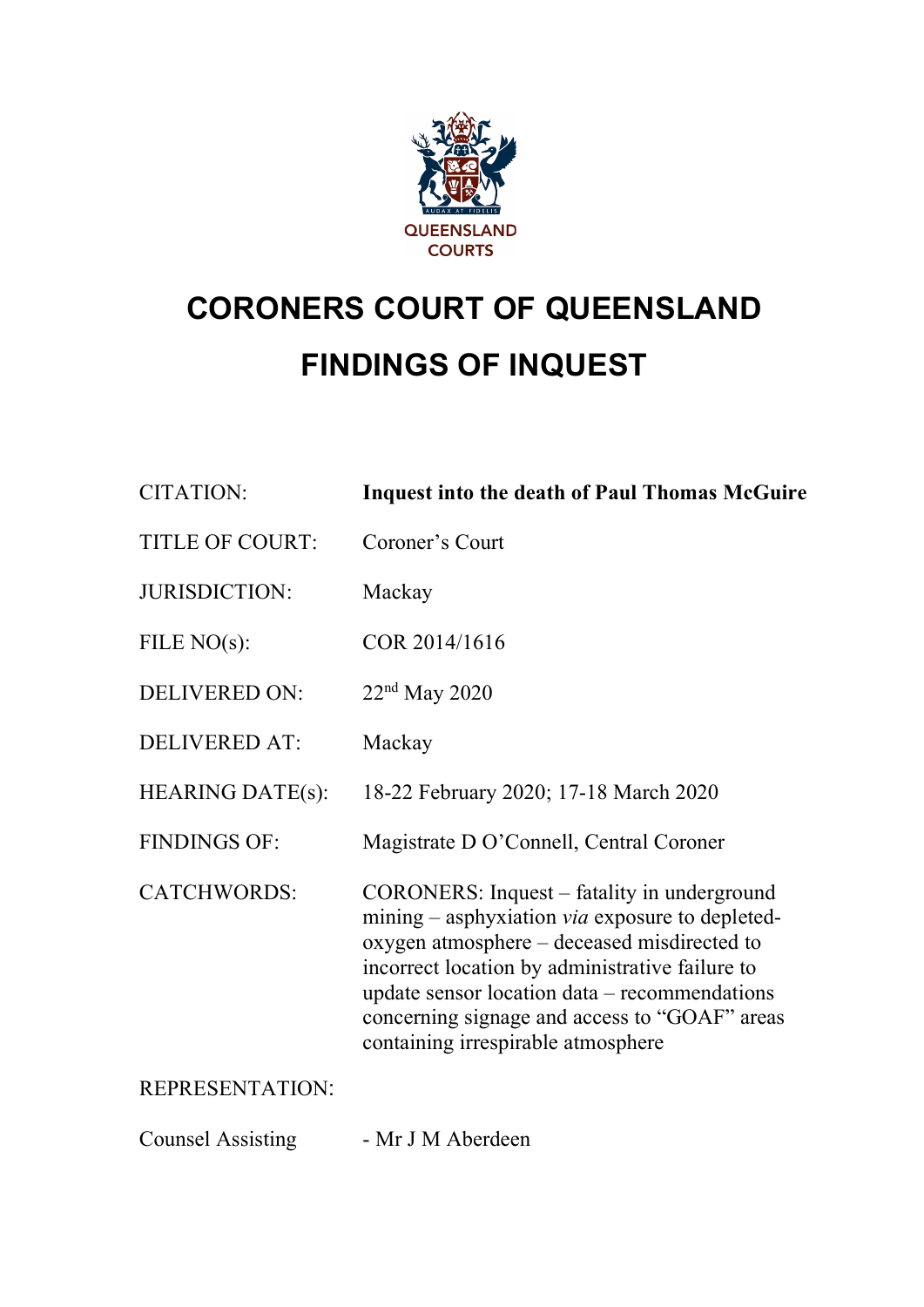| Anglo Coal   | - Mr P Roney QC, Ms G Dann, instr by Ashursts<br>Lawyers                                                |
|--------------|---------------------------------------------------------------------------------------------------------|
| <b>DNRME</b> | - Mr Gim Del Villar QC, Ms D Holliday, Mr L<br>Dollar, instr by Ms N Morrison (DNRME in-house<br>legal) |
| <b>CFMEU</b> | - Mr C Rebetzke, instr by Mr C Newman (CFMEU)<br>in-house legal)                                        |
| Ms M McGuire | - Mr M de Waard, instr by Mr A Busch (S B)<br>Wright & Wright and Condie)                               |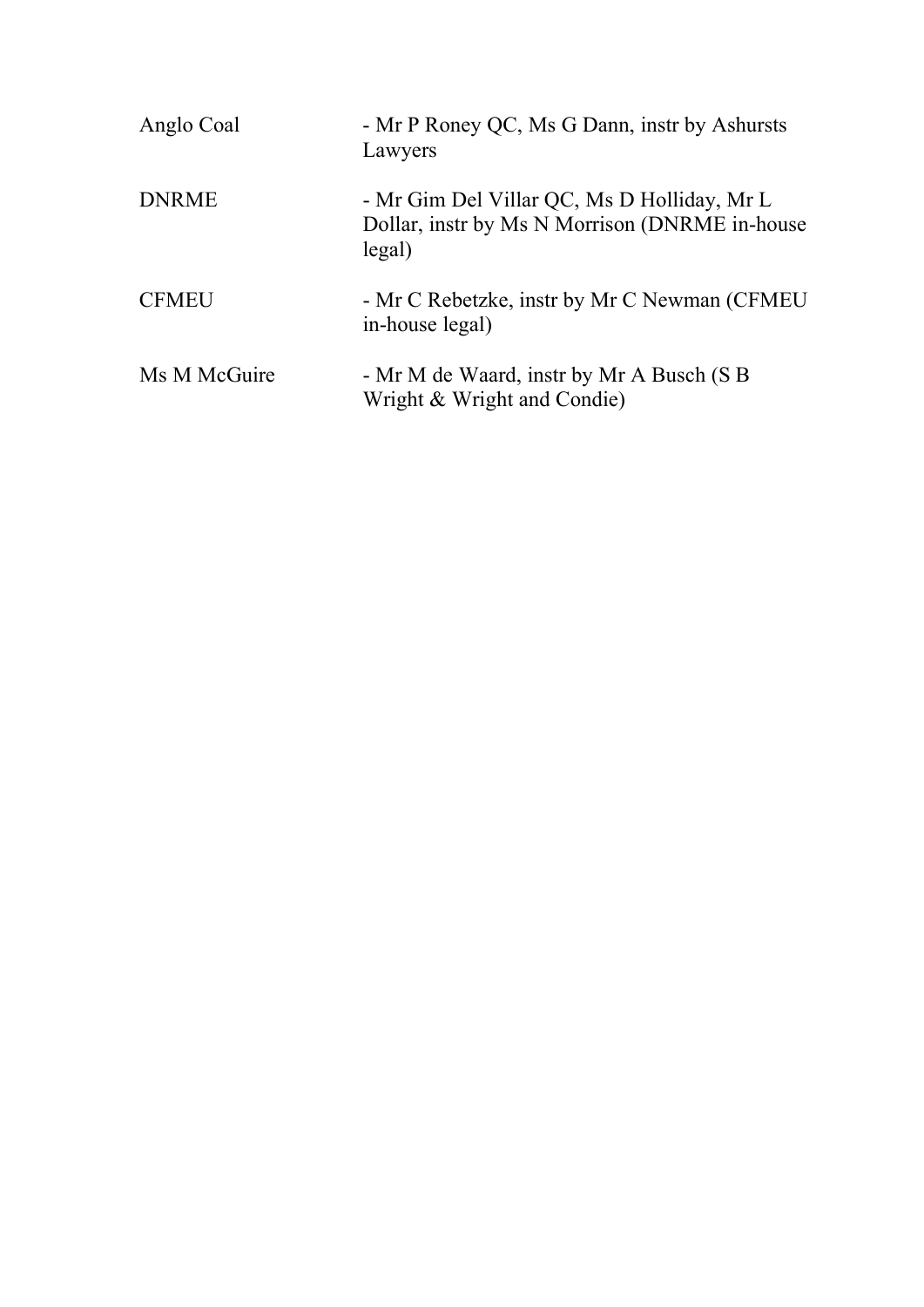# **Findings**

## **Paul Thomas McGuire**

- [1]. On 6 May 2014 Mr McGuire died in an underground mine. He had attempted to enter an area of the underground mine known as a GOAF which is an area which has been previously mined for coal but which had since been sealed off. It is an area with an unstable roof, and is kept in a state of excess methane so that it is depleted of oxygen to prevent spontaneous combustion. It also means the air inside is 'irrespirable', or of such little oxygen that a person cannot breathe.
- [2]. Why he was tasked to do a seemingly routine job which directed him to a sealed area of the mine, and how his job card had on it a job location which others had already indicated was in a 'No-go'[1](#page-2-0) zone will be explored.

# **Tasks to be performed**

- [3]. My primary task under the *Coroners Act 2003* is to make findings as to who the deceased person is, how, when, where, and what, caused them to die<sup>[2](#page-2-1)</sup>. In Mr McGuire's case there is no real contest as to who, when, where, how or what caused him to die. The real issues are directed to the 'how' Mr McGuire came to be tasked the job he was doing.
- [4]. Accordingly the List of Issues for this Inquest are:-
	- 1. The information required by section 45(2) of the *Coroners Act 2003*, namely: who, how, when, where, and what, caused Mr McGuire's death,
	- 2. Whether any of the following factors caused or contributed to Mr McGuire's death:-
		- (a) training in tasks to be performed by Mr McGuire on the 06 May 2014;
		- (b) supervision of Mr McGuire while undertaking duties on the 06 May 2014;
		- (c) practice of the employer governing the sealing of mined (goaf) areas; (d) the keeping of records pertaining to Mr McGuire's duties on 06 May 2014;
	- 3. Whether the actions of employees following the "high high methane" alarm at 1:07pm, until the location of Mr McGuire at 2:50pm, on 06 May 2014 were in accordance with best practice?
	- 4. Whether changes should be made to the systems of work applicable to the performance of Mr McGuire's duties, with a view to preventing further deaths in the mining industry?

<span id="page-2-0"></span><sup>&</sup>lt;sup>1</sup> This is just my term for the benefit of the layman.

<span id="page-2-1"></span><sup>&</sup>lt;sup>2</sup> *Coroners Act 2003* s.  $45(2)(a) - (e)$  inclusive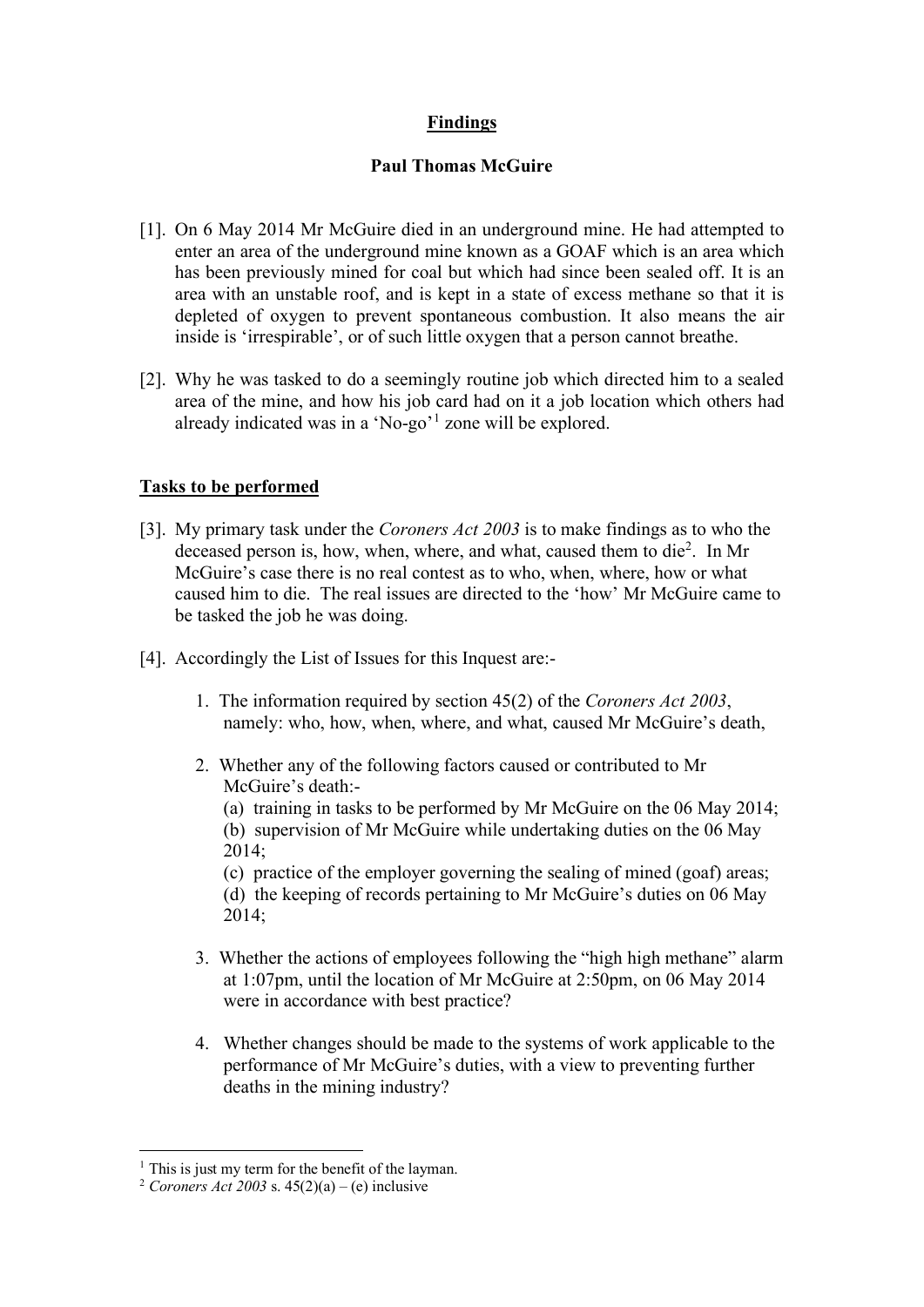- 5. Whether the discretion to discontinue a prosecution in respect of a mining safety offence involving a death should remain with the Commissioner for Mine Safety and Health, or whether such discretion should fall under the jurisdiction of the WHS prosecutor?
- [5]. The second task in any inquest is for the coroner to make comments on anything connected with the death investigated at an inquest that relate to public health or safety, the administration of justice, or ways to prevent deaths from happening in similar circumstances in the future<sup>[3](#page-3-0)</sup>.
- [6]. The third task is that if I reasonably suspect a person has committed an offence<sup>[4](#page-3-1)</sup>, committed official misconduct<sup>[5](#page-3-2)</sup>, or contravened a person's professional or trade, standard or obligation<sup>[6](#page-3-3)</sup>, then I may refer that information to the appropriate disciplinary body for them to take any action they deem appropriate.
- [7]. In these findings I address these three tasks in their usual order, section 45 'Findings', section 46 'Coroners Comments', and then section 48 'Reporting Offences or Misconduct'. I have used headings, for convenience only, for each of these in my findings.

## **Factual Background & Evidence**

- [8]. The matter is deceptively straight forward. This was a coal mine worker given a job card to do a set task at a specified location in the mine. It was that the job card was not appropriately updated in the work system for the changing location of the gas sensors, that is, their location within the mine, which is the central causative issue. Other smaller issues generate out from that central issue. Unfortunately at the inquest much time was spent exploring periphery matters rather than this central issue<sup>[7](#page-3-4)</sup>.
- [9]. Mr McGuire was an experienced mine electrician<sup>[8](#page-3-5)</sup>. He was said by many<sup>[9](#page-3-6)</sup> to be a competent employee, which I accept. On this day he was tasked with calibrating gas sensors in the vicinity of the 901 Longwall, both in the Main Gate and Tail Gate areas. This is a fairly routine task and gas sensors are re-calibrated at regular intervals<sup>[10](#page-3-7)</sup> (approximately every 4-6 weeks) so that the

<span id="page-3-5"></span>go to the individual documentation other than to say it was voluminous.

<span id="page-3-0"></span> $3$  Ibid s.46(1)

<span id="page-3-1"></span><sup>4</sup> Ibid s.48(2)

<span id="page-3-2"></span> $5$  Ibid s.48(3)

<span id="page-3-3"></span> $6$  Ibid s.48(4)

<span id="page-3-4"></span><sup>7</sup> In the future Interested Parties who stray, whether in material provided or questioning of witnesses, from the stated coronial issues simply to promote or explore their own client's agenda whether for commercial interests or workplace grievances may in future find their involvement in inquests more curtailed. Exploring matters outside the stated coronial issues causes undue prolonging of inquests and unnecessary costs to the diligent parties who remain focussed, and stay on, the set coronial issues. <sup>8</sup> I was led to many documents from his personnel file which detailed his qualifications and experience. I need only find, and it was widely accepted, that he was an experienced mine electrician, and I will not

<span id="page-3-7"></span><span id="page-3-6"></span> $\frac{9}{9}$  The evidence of both management and co-employees was, universally, that he was a competent and diligent employee. He was not reckless, nor indifferent, to safety or following procedures. <sup>10</sup> This will display some significance later.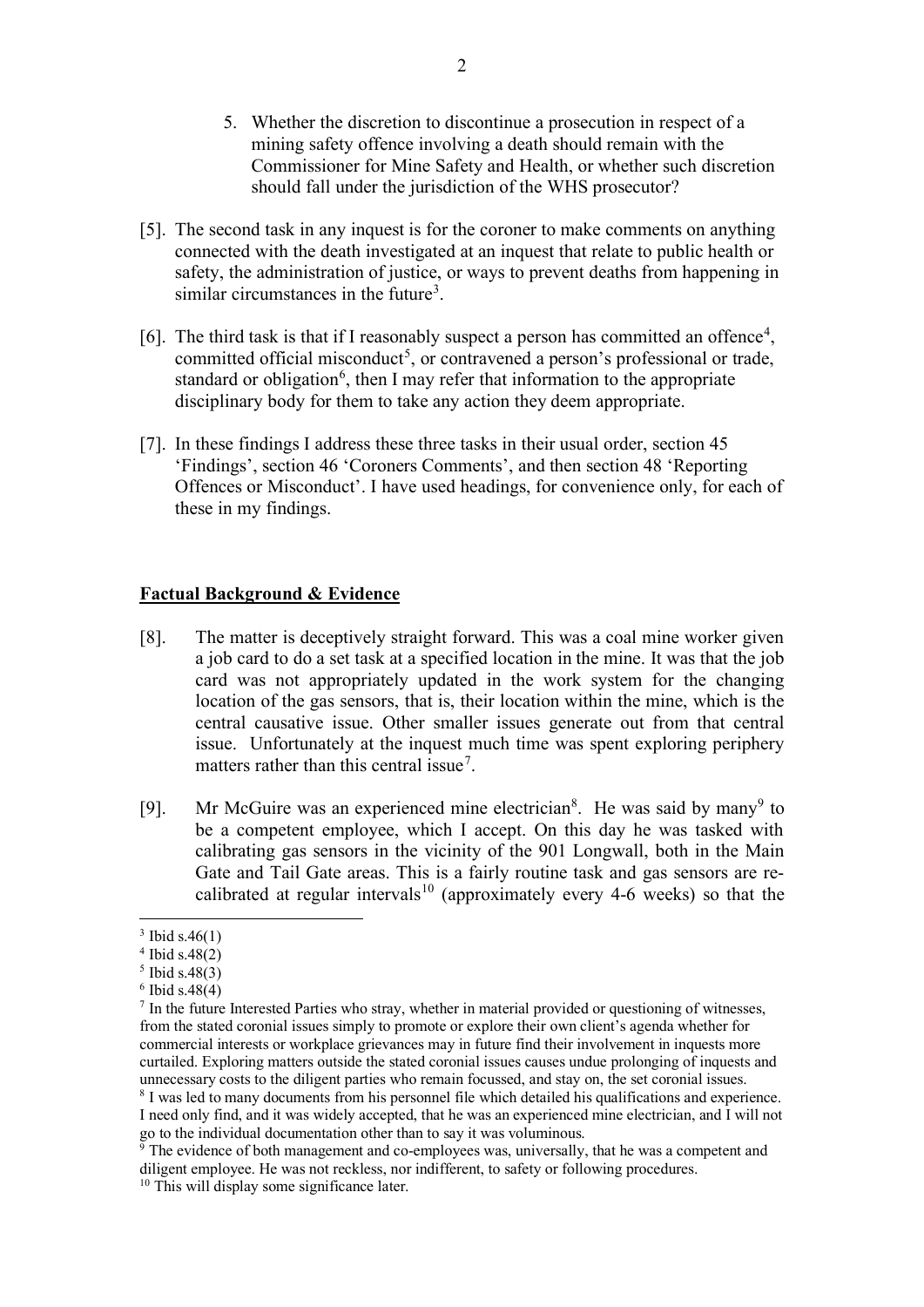sensors can accurately detect the gas levels in the underground mine which are constantly monitored.

[10]. He commenced his shift and received a job card. It is important that I look at the prior job cards which relate to this area of the mine and the task of gas sensor calibration at Stations 3 and 5 (this particular job) as this becomes relevant later.

#### Job Card 00891033

[11]. On 4 February 2014 an electrician, Mr Dean Archer, was tasked to do the similar job in 901 tailgate that Mr McGuire did in June 2014. His job card indicated that a particular sensor (station 5, channel 7) was at a particular location. What is evident on the job card is that the sensor at station 5, channel 7 was not at the 6-7 cut-through as indicated on the card, but was at the 1 cutthrough (this is a distance of some 500-600 metres difference). This correction by Mr Archer was handwritten on the document when he completed  $it<sup>11</sup>$  $it<sup>11</sup>$  $it<sup>11</sup>$ , obviously something he discovered as he did the work for that job card. Why that information was not updated on the mine's source file which generated these job cards is unexplained<sup>12</sup>. Of interest was that it was authorised to be relocated from 6-7 cut-through to 1 cut-through on 6 January 2014 and the paperwork indicates this was done on 14 January 2014 by Mr Craig Coleman<sup>[13](#page-4-2)</sup>. The consequential updating of the mine's source document for future job cards does not appear to have been updated for this relocation of gas sensor, otherwise how was it still generating a 6-7 cut-through description months later?

#### Job Card 00898735

- [12]. On 6 March 2014 the station 3  $\&$  5 gas sensor calibration task was again performed in the 901 area. This was done by Mr Graham Hodges. The job card had not been updated from when Mr Archer did the task the month before<sup>[14](#page-4-3)</sup>. When Mr Hodges did the task he did not note the incorrect location of the sensor said to be channel 7 at the 6-7 cut-through. Rather it is said to be calibrated. In evidence Mr Hodges indicated this was in the C Heading, rather than B Heading, so near the location indicated but outside the GOAF. I cannot reconcile how this can be when there does not appear to be any evidence of a sensor then at that location.
- [13]. On 10 March 2014 an authorisation to remove and decommission the station 5 channel 7 gas sensor was issued. Mr Scott Adams, who went to do the job,

<span id="page-4-0"></span><sup>&</sup>lt;sup>11</sup> Exhibit D3.

<sup>&</sup>lt;sup>12</sup> I will address this aspect later in my findings.

<span id="page-4-2"></span><span id="page-4-1"></span><sup>&</sup>lt;sup>13</sup> See exhibit D4.

<span id="page-4-3"></span> $14$  The evidence was that there is a three-week period where job cards are created and capture information at that date, three weeks before the task is assigned. I merely mention this to highlight that if the job card was diligently updated at the end of Mr Archer's shift, or even a few days later, it still would have been updated before the 6 March 2014 job card was issued.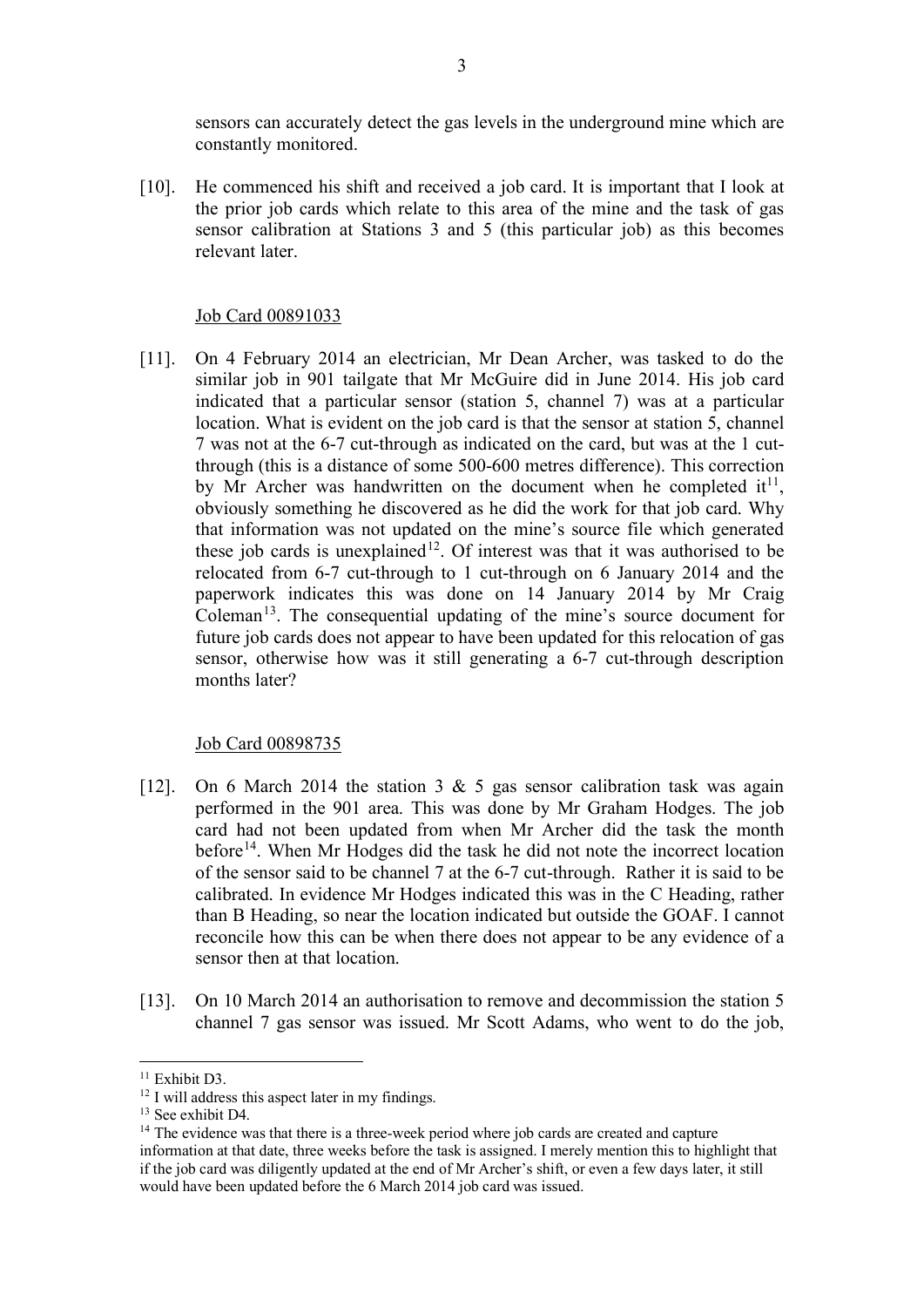indicated on the job card 'Removal – Unable to access - Behind stopping'. Accordingly he 'disabled' it (as he wrote on the form). That form says that a Mr Simon McConnell updated the Citect Plan for the new locations (or perhaps it should be new information). It certainly appears from examining the later issued job cards that that did not occur in the source documents in the system from which Jobs were generated.

- [14]. The reality of this is that the mine's job card system was still issuing Jobs with the notation that a gas sensor was to be calibrated at 6-7 cut-through on B Heading. Not only is that two changes 'back' (1. The relocation to 1 cutthrough, and 2. Its' entire removal altogether), but it remains as a location for work to be done.
- [15]. I have no hesitation in saying, and I find, that the mine's record keeping, particularly the updating or acting upon received information which required change, was grossly deficient. This aspect directly led to the situation where Mr McGuire was issued a work order or job card on 6 May 2014 with patently incorrect information (and information that if persons were diligent could have been avoided).

#### Job Card 00905975

[16]. On 1 April 2014 this job card was done by Mr Dean Archer. The job card stated that the sensor was at the 6-7 cut-through B Heading 901 tailgate. Mr Archer wrote a very clear notation on the job card - "NO LONGER THERE". The evidence was that at the end of Mr Archer's shift his job card should have been checked by a supervisor and the information he gave updated in the system. Mr De Beer, the mine's Long Term Planner, gave evidence<sup>[15](#page-5-0)</sup> that the Outbye Electrical Co-ordinator would update the system in such a circumstance or bring it to his attention. Mr Johns was then the Outbye Electrical Co-ordinator. There is evidence, and I find, that the job card was 'reviewed' (or checked<sup>[16](#page-5-1)</sup>) at the end of the shift as evidenced by the 'strike-through' in pen or marker<sup>[17](#page-5-2)</sup> obliquely made across the front page, but the system from which the jobs were generated was certainly not updated, as evidenced by the same 'error' being generated in the next routine job card for this work. When I say the card was reviewed at the end of the shift, the review appears to consist of merely looking at the front page, rather than the relevant information on about the fourth page of an attachment. Mr Roney SC for Anglo suggested that the supervisor merely needed to look at the first page (not the fourth of the attachment) but with respect that either means they are only doing part of their job or perhaps the worker was not instructed to properly check the document or the document is poorly laid out with critical "actioning" work instructions hidden in it. It does not really matter because I consider that this review or checking was deficient.

<span id="page-5-0"></span><sup>15</sup> See Transcript day 4, p 67, line 11 *et seq*; and day 4, p 69, lines 9-17.

<span id="page-5-1"></span><sup>&</sup>lt;sup>16</sup> I use these terms in the loosest sense only.

<span id="page-5-2"></span><sup>&</sup>lt;sup>17</sup> On a colour copy the use of a blue pen across a black on white job card is obvious.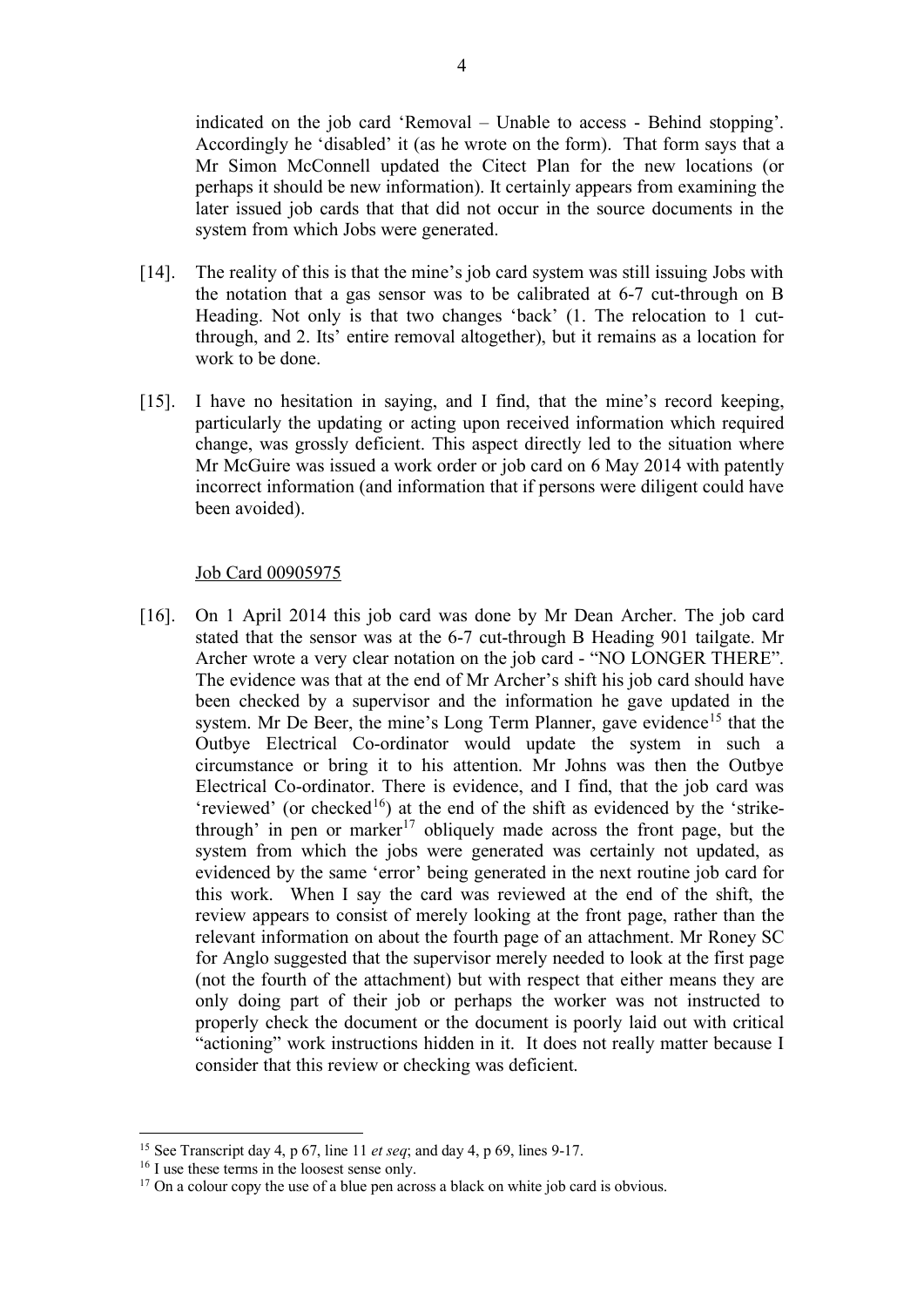- [17]. What is abundantly clear is that the poor checking or failure of adequate checking of the completed job cards (Job Cards 00905975 and 00891033), with inaction to update the system, was at the heart of where the process broke down and directly led to Mr McGuire's death.
- [18]. Just one month after Mr Archer made his very clear notation that the gas sensor was 'NO LONGER THERE' Mr McGuire on 6 May 2014 collected job card 00913709 which said that station 5 channel 7 gas sensor was located at 6- 7 cut-through B Heading 901 tailgate. The inaccurate information Mr Archer had noted had simply not been updated for the next routine calibration and testing. If it had been there, there was certainly time (more than the three weeks suggested for the update to 'filter' through the system as Mr De Beer advised in evidence) for the 6 May 2014 job card to have the correct information.
- [19]. On this particular day the longwall was not producing, that is, it was not cutting the coal seam so maintenance was planned for that day's shifts. Incidentally I merely observe that this calibration of the gas sensors was being done on the last available day, indeed at the very outer envelope of the window within which calibrations could take place. This means that the work had to be completed that day, so was the first task Mr McGuire was attending to. He had plenty of time that day to do the work but it had to be done that day. In a way, that is a time pressure.
- [20]. Mr McGuire attended the mine access gate at 11.15 am for his shift commencing at midday. Clearly he was not rushed. He had diligently turned up that day with ample time for any small matters he needed to attend to before commencement of his shift. He attended the Daily Update where a *PowerPoint* presentation of information is presented to crews before they entered the mine. At that update there was information that sealing up of the GOAF was then in progress, along with other information. There was no suggestion that at that presentation there was detailed information about the area that was sealed up nor the dangers that it may present.
- [21]. He arrived at the pit bottom at 12.18 pm along with others and at 12.23 pm made a call to the control room indicating that he was going to conduct calibrations at stations 3 and 5. This is good practice. Gas monitoring data indicated that he completed calibration of station 3 at 12.53 pm. Of interest the Log shows that he turned station 3 to 'Cal' or calibration mode whilst he calibrated the gas sensors. This was usual practise although I was advised that because the underground ventilation system was in 'IMAC Bypass Mode' it was unnecessary to turn the Station to 'Cal' mode because power underground would not be tripped by the sensors.
- [22]. After completing station 3 Mr McGuire then made a call to the control room informing the operator that he now intended to go into 901 tailgate to calibrate station 5. Perhaps at this time I should observe that the station 3 sensors were not located at the cut-through indicated on the job card (as Mr McGuire noted as he did the job). This is another example of poor record-keeping, or systems being inaccurate in the mine's paperwork.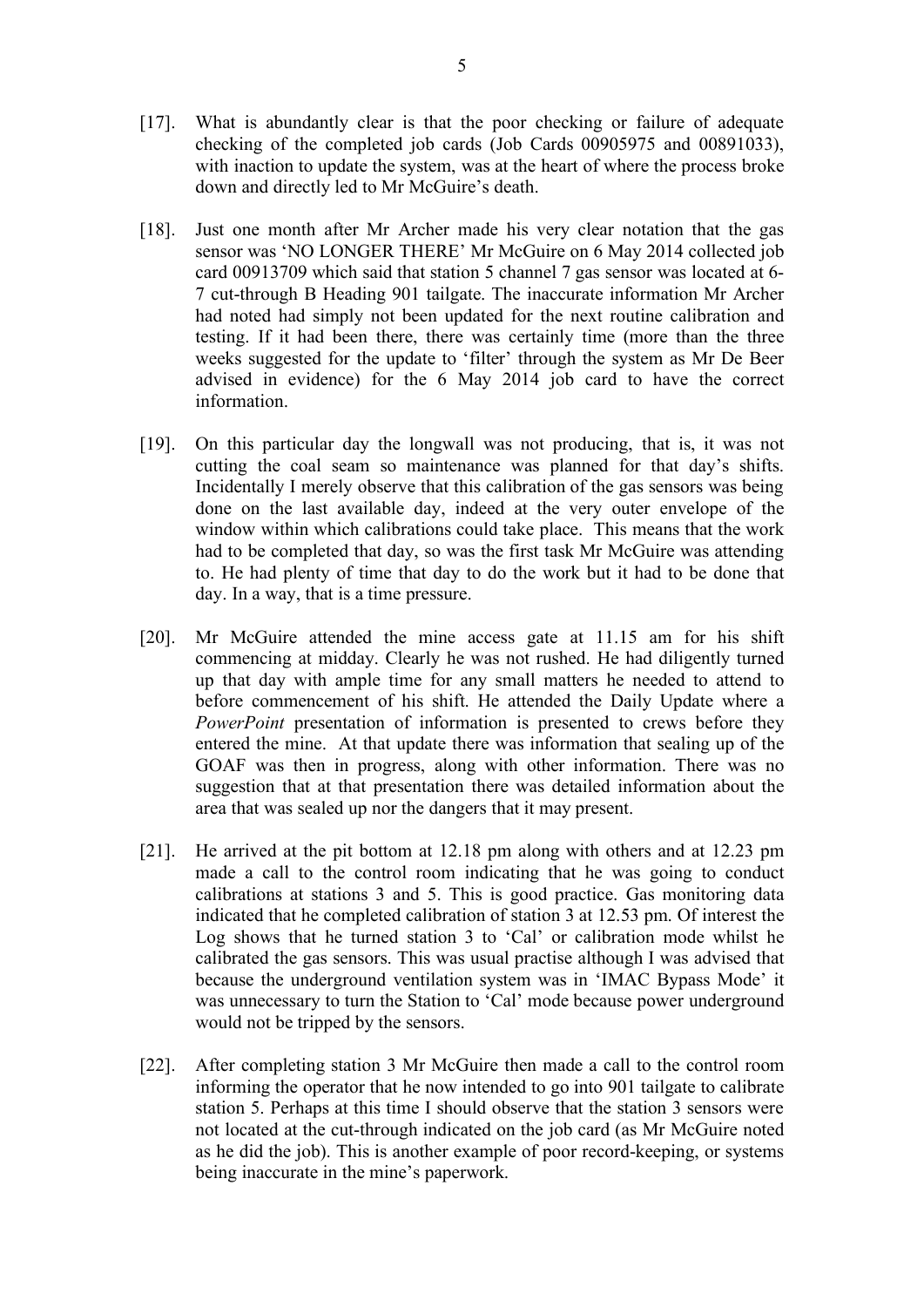- [23]. The precise route he took to get to where he was found is unknown but as he went to station 5 he met and spoke with Mr Ken McCaffrey who spoke to him in B Heading at 27a cut-through. He and Mr McGuire had a short conversation and the matters Mr McGuire spoke of indicated he was being helpful and collegiate. Mr McCaffery did not look at where Mr McGuire walked after speaking to him, as he simply continued his work. The conversation is useful for placing Mr McGuire in B Heading and he did not seem troubled nor rushed.
- [24]. The possible routes<sup>[18](#page-7-0)</sup> Mr McGuire took to where he was located are:
	- A.
- i. Heading B,
- ii. turn right at 19a cut-through,
- iii. then past the first 'Danger No Road' tape,
- iv. then past the second 'Danger No Road' tape at the Manstopping door, and
- v. then up to the sealed hatch; or
- B.
- vi. Heading B,
- vii. then turn right at 25 cut-through,
- viii. then left onto A Heading;
- ix. then right onto 19a cut-through,
- x. then across (up and around (or through)) the 'dog-box<sup>19</sup>', and
- xi. then up to the sealed hatch.

Each option has certain aspects I need to explore and consider in coming to a conclusion as a number of matters turn on this aspect.

[25]. It is necessary for me to describe the underground mine layout. At the inquest there was produced what I will term a 'road map' of the various passages or areas of the mine. I call it a roadmap, which is simply my term, because it represents what a city centre, or CBD, roadmap may look like when viewed from above. Unlike an established city centre, an underground mine roadmap progressively changes as new roads or passages are created, or no longer accessible as areas are sealed off as they have been mined out and are no longer in production. This means there is a constantly evolving road map of the underground mine. No doubt, and certain witnesses confirmed, it makes it difficult for people not readily familiar with the area in determining what are open areas, what are closed off areas, and where you are going (as there are no 'street names' erected as you find in a CBD). It was said that ERZ officers or

<span id="page-7-0"></span><sup>&</sup>lt;sup>18</sup> Whilst I appreciate the Mines Inspectorate suggested in a very thorough way that there were four possible routes, and each is a variation on these two dominant route options. In essence these two routes capture the most likely route taken. And the parties at the inquest all agreed that as only two possible routes were suggested in addresses to me.

<span id="page-7-1"></span><sup>&</sup>lt;sup>19</sup> This is a worker assigned term for an access way up a ladder and around to 19a cut-through at the Overcast (an industry specific term).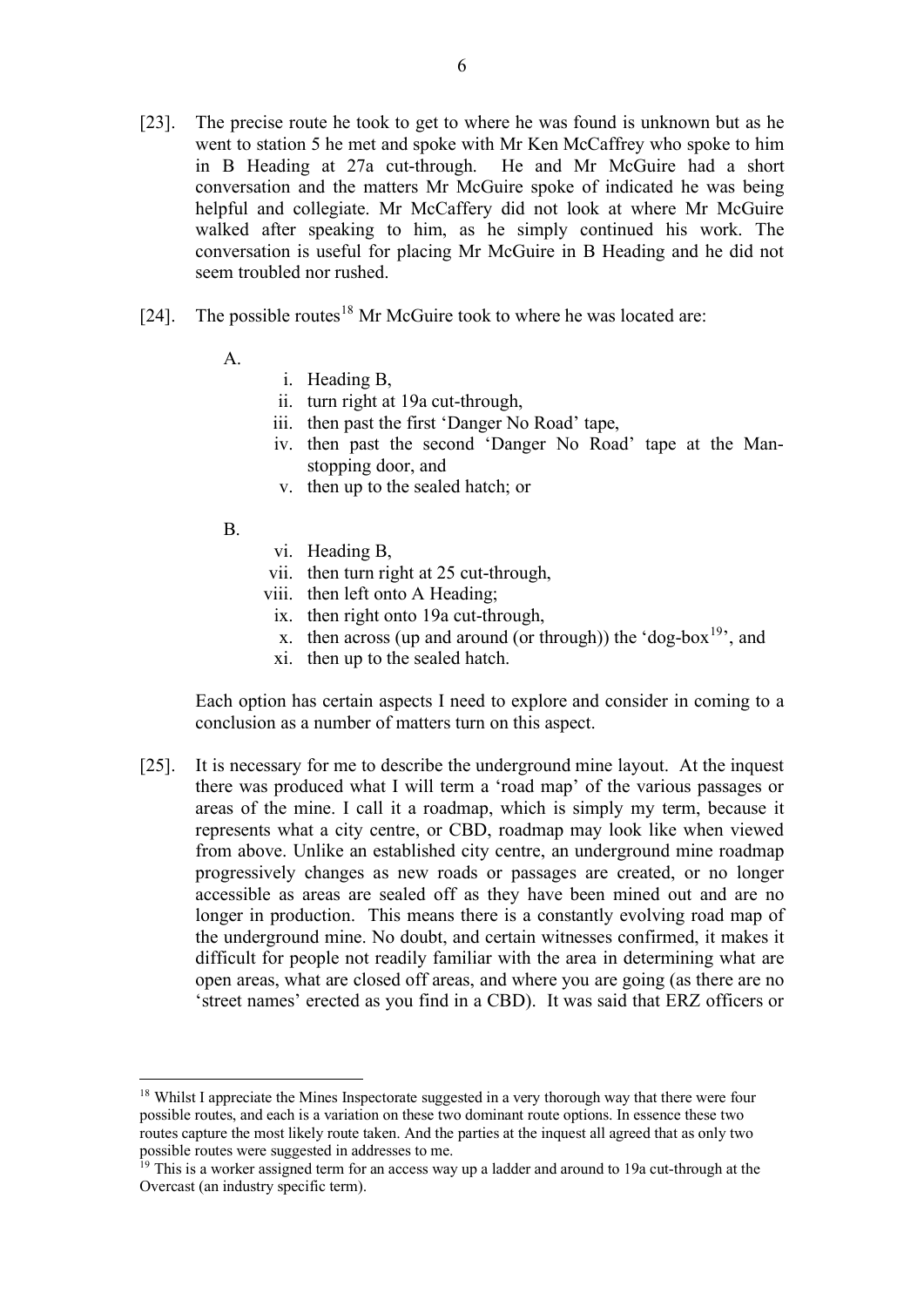Deputies would be familiar with where they are going as they are down there almost daily, but other trades such as an electrician are not<sup>[20](#page-8-0)</sup>.

- [26]. It was suggested to me that Mr McGuire might have taken what I call "Route A" which would have taken him up to a man-stopping door which was subject to significant pressure which made it difficult to open. It was said he may have gone to this door and attempted to open it, but not go through it, because one witness said that when they walked past that area in the morning the "No Road" tape was across the door but after Mr McGuire was found deceased the "No Road" tape was caught in the corner of the door indicating it had been at least partially opened and the tape sucked in by the air pressure. That theory suggests that Mr McGuire would firstly have gone past "No Road" tape set up at the entry to that cut-through, and then walked the approximate 20 metres up to the man-stopping door where there was further "No Road" tape, ignored that, and then tried to open the man-stopping door. Whilst I appreciate that, in theory, I think the better conclusion is that he did not take "Route A", as I called it, but rather "Route B" where he went to the cut-through without ever approaching 19a cut-through where the "No Road" tape was up twice. Many persons said that Mr McGuire was a diligent employee. Accordingly, I find that he would not pass through two sets of "No Road" tape. On the evidence, I cannot resolve if the "No Road" tape was sucked into the door on that particular day, and it seems to me to be an unusual detail that the witness who allegedly saw the tape in the door recalled that when it was such an innocuous aspect of their day, as he said he walked past the cut-through along the heading. The man-stopping door is about 20 metres down that cut-through. In addition there was no lighting in the area except that provided from a worker's headlamp. In view of that, I think the more reasonable conclusion, and that which I feel a persuasion towards, is that Mr McGuire took "Route B" as I have described above in paragraph [24]. After speaking with Mr McCaffrey, who said *he* would have turned right at 25 cut-through, Mr McGuire went through the usual doors there, which is also what others said would be the path they would take.
- [27]. It was accepted by all parties that the likely route he followed to get to the door (excluding whether he first tried the man-stopping door at the 19a cutthrough) is that he walked down Heading A to 19a cut-through and then went up through an area known as the "dog box" to access 19a cut-through before he walked up to the hatch seal where he died. What is of relevance is that at that area of the mine, in the dog box area, there was no tape indicating "No Road" nor any other barrier to prevent him from walking straight up to the hatch seal. The hatch seal itself is located in a darkened area and the seal was held shut by just one bolt. I will address this in more detail later.
- [28]. What I can say with certainty is that station 5 channel 7 was allegedly (at least according to the paperwork) then located in 901 tailgate and behind a sealed<sup>[21](#page-8-1)</sup> hatch. It was in a GOAF which contains non-respirable air. Mr McGuire's body was located partly inside the hatch, and partly outside which is wholly

<span id="page-8-0"></span><sup>20</sup> Various witnesses including Mr Hodges and Lowe said this.

<span id="page-8-1"></span><sup>&</sup>lt;sup>21</sup> Although not then *finally* sealed, it was left partly sealed to give 'purging options' I was told.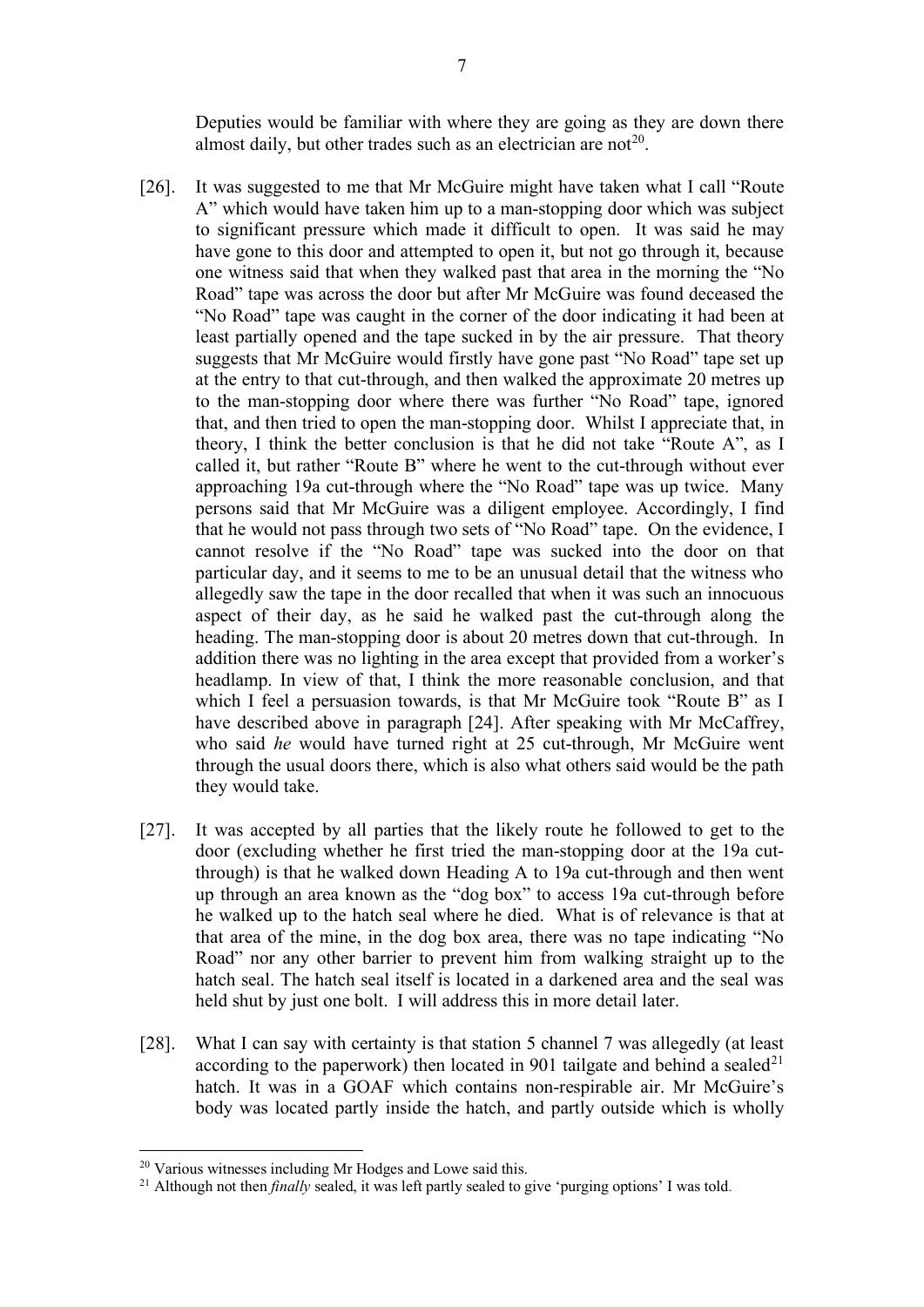consistent with him stepping into that area. Reading anything more into this is trivial - he was simply overcome whilst in the routine act of stepping over and through the hatch opening.

- [29]. The sealing of a GOAF in this case was done by a metal door, set in a metal frame, and the door was secured by a bolt with a single nut. It was apparent that Mr McGuire used a spanner to undo the nut on the bolt to allow him to open the door. What is apparent on this inside door is that there were no warning signs or marking on the door to indicate the danger which lay beyond it, which danger was unable to be seen, heard or felt. It was simply air depleted of oxygen. I am left perplexed as to why such a dangerous location could not have simple warning signs attached on the face of the stopping man door and then on the sealed hatch warning of the dangers beyond. Many people would be aware of an electrical machinery cupboard where high voltage lies behind it and on the door it is clearly stated in signage "Danger High Voltage" and "Authorised Persons Only". Why does the same not apply here?
- [30]. It was not suggested at the inquest by any party that Mr McGuire deliberately entered the GOAF to end his own life, and I can readily find that he did not do so. Whilst that is always a theoretical possibility when first considering a death, it can be readily dismissed upon the evidence in this case.
- [31]. The first notification that something had gone wrong was when a "high high" level methane alarm activated in the control room at 1.07 p.m. for the number 2 West shaft monitor. Staff in the control room conferred and thought that it was possibly a faulty sensor. I am not critical of this assumption. Mr Adams was then sent to investigate and many minutes later reached the location. His portable gas detector alarmed and Mr Adams replaced the sensor and concluded that the sensors were in fact operating correctly and alarming due to elevated gas levels. Of course by now, when we know of Mr McGuire's cause of death, he had already passed away. So at around about 2 pm. management knew that there was a significant gas issue. Those in the control room then went below and began walking the returns against the airflow to identify the source of the high methane. They identified it as being near the 901 tailgate B Heading seal. Eventually Mr McGuire was located by Mr Zerner, and they removed him from the hatch area, commenced CPR and made an emergency call to the control room at 3.01 pm. An ambulance was called and Mr McGuire was brought to the surface first-aid room at 3.22pm. At 3.42 pm QAS paramedics confirmed that Mr McGuire had passed away.
- [32]. At 3.56 pm the site senior executive Mr Adam Garde notified the inspector of mines of the incident.

## **Investigations into the incident**:

[33]. The Department conducted investigations into the circumstances of the incident. Their initial report and final report were available at the inquest. Ultimately, their investigators concluded that there were certain breaches of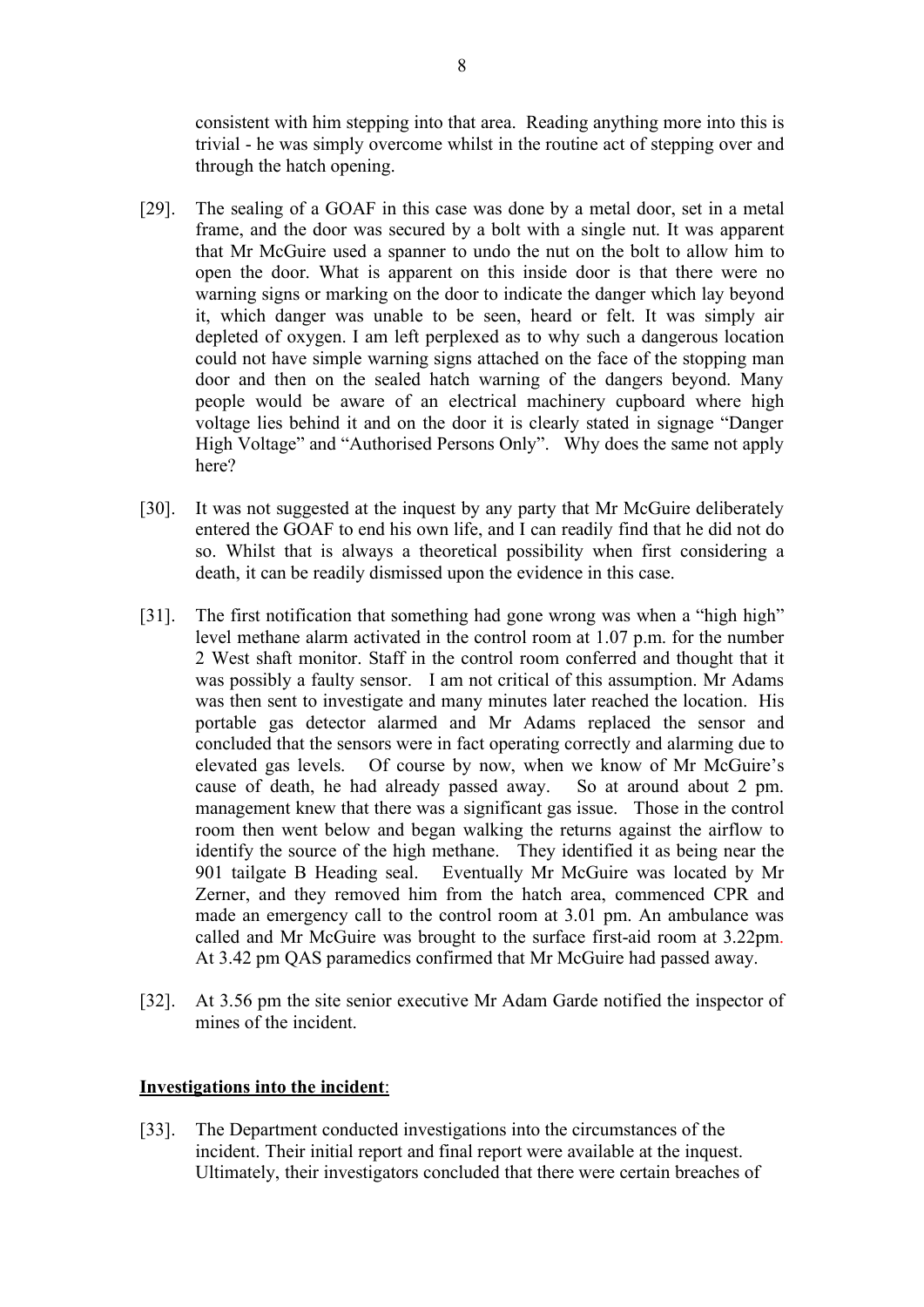required procedures.

- [34]. It recommended that certain prosecutions be commenced, and I will deal with those later.
- [35]. There was prepared a report by the Industrial Health and Safety Representative (IHSR) of the CFMEU. The evidence was that this report was given to the Department on 8 May 2015 (although I note the report is actually dated 25 June 2015, and this anomaly was never explained to me). Accepting that it was received by the Department on 8 May 2015 it was received outside the then applicable twelve-month time limit for the Department to commence any prosecutions following Mr McGuire's death. I asked on a number of occasions for an explanation as to why that report was provided late, but I never received a clear or satisfactory answer. Any objective person cannot be critical of the Department not considering this information when it was not provided to them before the time limit for commencing any prosecution expired<sup>22</sup>.

## **DNRME Prosecutions**

- [36]. DNRME commenced prosecutions against the mine operator and the Site Senior Executive (SSE), Mr Adam Garde. The prosecutions were handled by the Commissioner for Mine Health and Safety. The evidence was that the Commissioner sought legal advice from a reputable law firm as well as Senior Counsel's advice on the prospects of a successful prosecution. Following counsel's advice prosecutions were commenced for four charges. These were laid on 5 May 2015, the last day within the one-year window<sup>[23](#page-10-1)</sup> for commencing a prosecution.
- [37]. The prosecution then proceeded through its various stages and the most relevant (as to Inquest Issue 5) was a letter dated 13 September 2016 from the solicitors on behalf of the mine operator and Mr Garde which is said to highlight deficiencies or uncertainties with those prosecutions such that the Department should accept a plea of guilty from the mine operator to one of the charges, but that the other three charges be discontinued, effectively 'dropped', if I use the layman's terminology for better understanding by nonlawyers. The Commissioner, who gave evidence, said that whilst the matters raised in that letter were relevant to their consideration (it is really just the matters listed under point '3' of that letter which raised three issues), they reviewed the strength of their evidence, sought further advice on the likelihood of success, and ultimately themselves determined that they would accept a plea of guilty by the mine operator to just one charge, and offer no evidence on the other three charges.

<span id="page-10-0"></span> $22$  No doubt in future if the IHSR report is to be considered it will need to be provided some time, perhaps at least three months, before the time limit expires so that the Department has adequate time to consider and investigate any issues raised. Those practitioners who have been in the 'cut and thrust' of actual legal practice realise that receiving a report, considering it, and then taking appropriate action does take time.

<span id="page-10-1"></span><sup>23</sup> Section 257*, Coal Mining Safety and Health Act 1999.*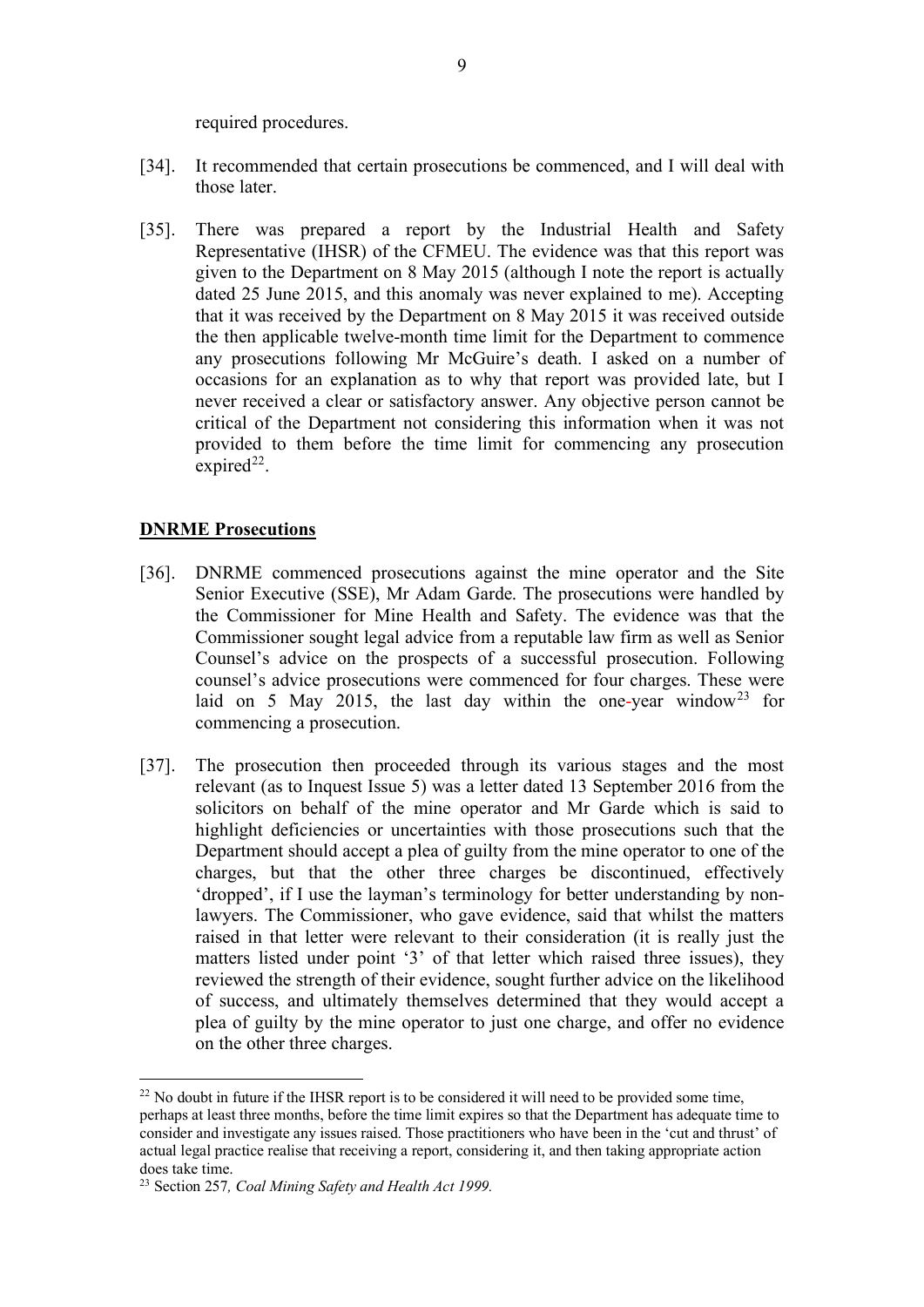a. the certainty of outcome to the prosecution,

prosecution:-

- b. the question of a possible adverse cost order, and
- c. the appropriate use of court and prosecution resources.

An adverse cost order and the use of court and prosecutorial resources is always a consideration but not the major consideration in any prosecution. It is the evidence or strength of the case that is of most importance. Really it is whether the elements of the offence can be proved to the degree necessary in that court. I think it is worthwhile that I set out the entirety of that part of the three-page letter directed to the alleged uncertainty of outcome of the prosecution, what someone may term 'prospects of success'. The letter stated:

#### *Disposition in the manner suggested would bring:*

- *a. Certainty of outcome to the prosecution. That is, securing a conviction without the risk of the prosecution being unsuccessful at trial. As you are aware, these trials are complex, and by their very nature, the prosecution carries with it the disadvantage of not being privy to the entire gamut of the defence material. There would, it is submitted, be very significant risk to the prosecution not being able to establish the offence against either defendant at trial at all, with respect to Mr Garde; and in particular, with respect to the aggravated offence, against the company.*
- *b. Removal of the risk of a very sizable adverse cost order in the event of acquittal of either or both defendants. In this regard, we note, as an example of an adverse cost order in a preceding involving nine hearing days, the decision of Bell v Unimin Australia Pty Ltd (No.4) [2013] QMC 3. There, Magistrate Lee ordered costs in the amount of \$199,577. The assessment of this amount was, in some significant aspects, on the basis of quite a conservative approach. We would envisage that recoverable costs in this matter, from a defence perspective, could be considerably more.*
- *c. A resolution which reflects an appropriate use of court and prosecutorial resources. Obviously, the amount and costs of preparation of this trial will be taxing. While we fully acknowledge that costs are only one consideration, and that a more prominent consideration for a prosecutorial agency will be the need to uphold the law, and foster the principles of both general and specific deterrence,*

<span id="page-11-0"></span><sup>&</sup>lt;sup>24</sup> And they are matters common to possibly every prosecution, by that I say they were hardly case specific or novel.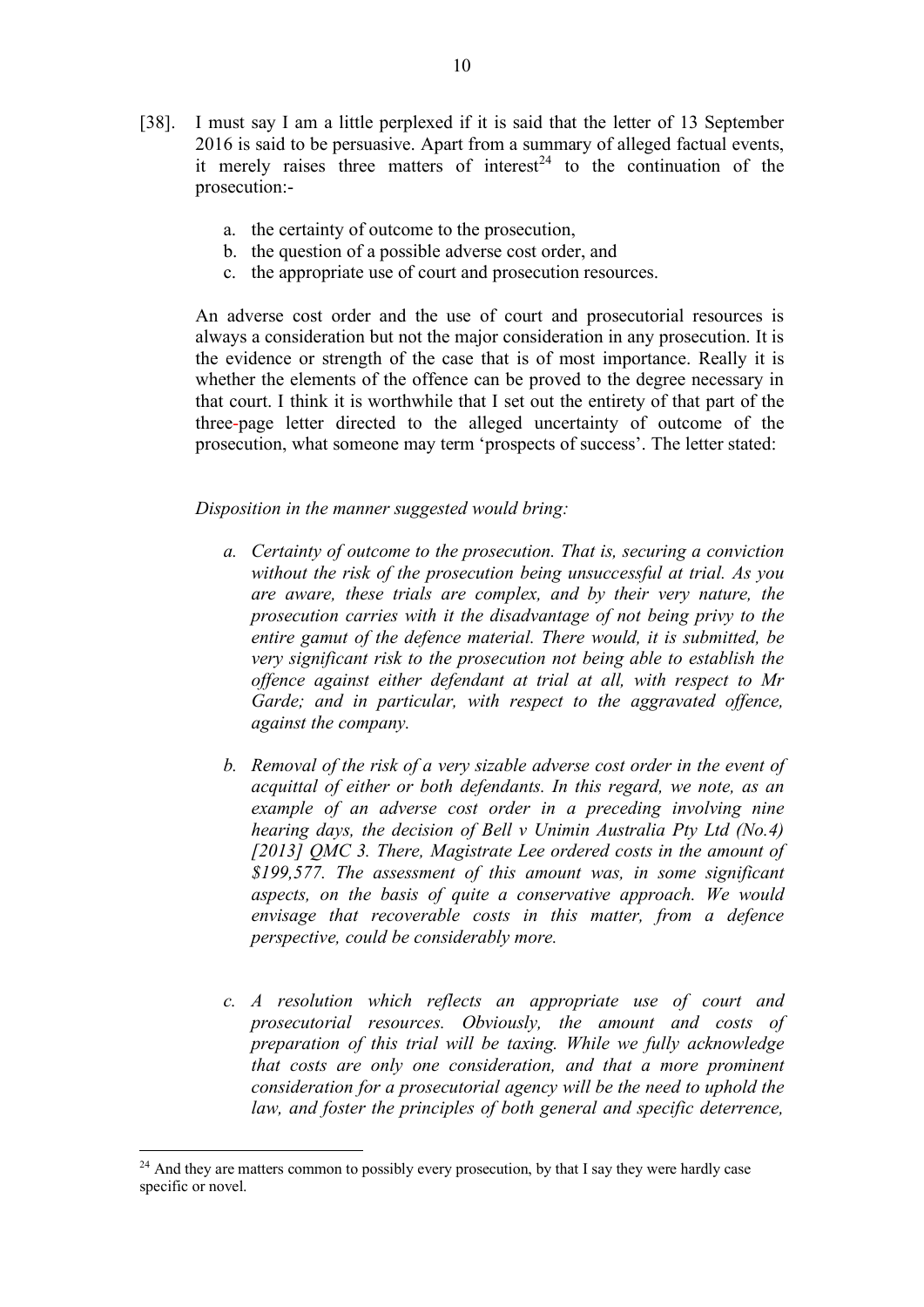*in our respectful submission, those objectives are best served here by securing a conviction against the corporation, rather than pursuing an individual who has very good prospects of successfully defending the charges, and risk not securing a conviction against either defendant.*

- [39]. In my personal experience, and I raised this at the inquest, if the defendant wishes to suggest that there are deficiencies in the prosecution case you usually expect that they would specify the elements of the offence required to be proved, and then highlight the specific or identified deficiencies that the prosecution then has. I could not see any of this in that letter<sup>25</sup>, and indeed it talked about generic prosecution issues of which many are already aware. There were no specifics to highlight deficiencies in the case to be presented. I was advised there were no other letters, conferences, nor meetings *etc*, which placed any further material forward for the defence.
- [40]. In view of this an objective reader may be perplexed with the decision to discontinue three of the charges, and how this single paragraph would dissuade an experienced prosecutor. Some may even take the view that if the defence cannot point to any particular deficiency in the evidence then perhaps there is no deficiency at all. I am not critical of the Commissioner's ultimate decision to discontinue three charges as I am not privy to all<sup>[26](#page-12-1)</sup> of the material and advice she had at her disposal and which she considered. I appreciate she engaged experienced solicitors and Senior Counsel, so she took the correct steps. It may be, on one view, that it is simply she then had far less legal prosecutorial experience than she has in mining experience, and I mean no disrespect to the Commissioner<sup>[27](#page-12-2)</sup> but she readily accepted that fact. Her evidence was that her *forte* is her extensive experience in the mining industry to which she brings great insight and independence<sup>[28](#page-12-3)</sup>.
- [41]. I only cover these matters because it highlights to me that there are benefits in having a specialist prosecutor deal with the court aspects of the prosecution, with input from the Mines Commissioner as to mining practices (as one can readily understand how a legally trained prosecutor may not understand the mining processes). I note that during the inquest I was informed that this Inquest Issue was addressed by legislation being passed by the Queensland Parliament. Accordingly the Inquest Issue was legislatively addressed.
- [42]. Before I leave this issue there is a point which I feel should be canvassed as it was raised in the public domain. At the inquest there was terminology used<sup>[29](#page-12-4)</sup> which was attributed to a certain CFMEU delegate or organiser that the discontinuance of the three charges and the agreement to a plea of guilty by

<span id="page-12-0"></span><sup>&</sup>lt;sup>25</sup> Indeed as no such specific shortcomings in the prosecution case is highlighted or identified it may leave the prosecution slightly buoyed with their prosecutions' likely success.

<span id="page-12-1"></span><sup>26</sup> Legal professional privilege was not waived.

<span id="page-12-2"></span> $27$  And I readily concede the Commissioner's own mining experience enormously dwarfs my limited experience.

<span id="page-12-3"></span> $28$  And I should add for completeness that any suggestion that she was conflicted in this prosecution because she once worked for a period at a division of mining in South Africa which ultimately became part of Anglo's global company network is noted, but it is far from being persuasive.

<span id="page-12-4"></span> $29$  See Transcript day 4, p 6, lines 5, 17, 20.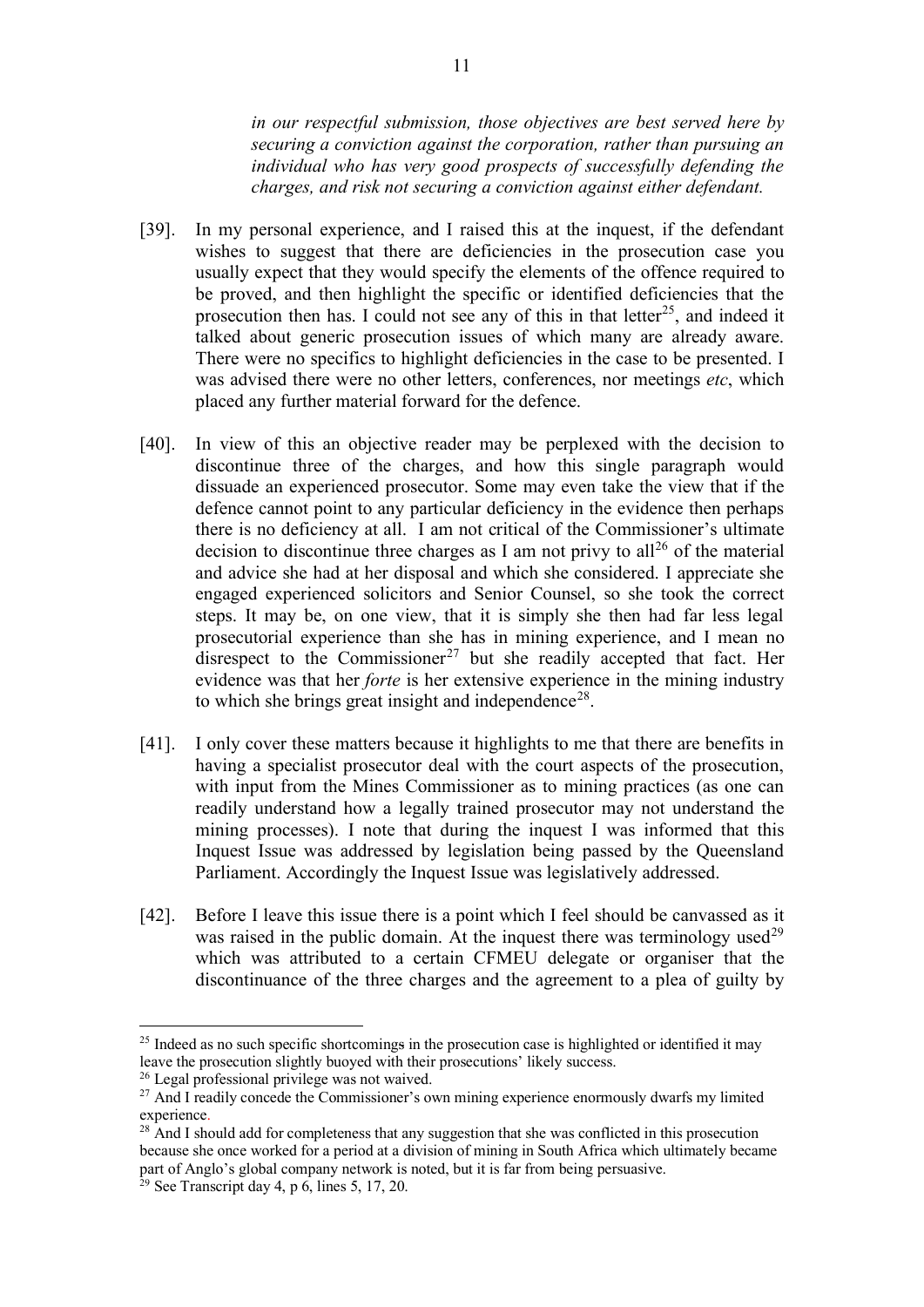Anglo on one charge was some 'dirty deal'<sup>30</sup>. I simply say that I saw no evidence before me that there was a 'dirty deal'. Any suggestion that there was is, in my view, unfounded and unfair to all those involved in the prosecution.

- [43]. It may be that the comment made by the union official was made due to their personal displeasure that the prosecution of three of the charges were discontinued. Perhaps it was made to assuage their union members rather than to provide any balanced commentary on the prosecutorial process. It appears to me to be a comment made without any solid foundation<sup>31</sup>. I mention this aspect merely because professional reputations take many years to forge and should not be tarnished by any remarks or opinions which are made without the benefit of all of the facts.
- [44]. When I consider the evidence before me, together with the reports provided and oral evidence of witnesses, it became apparent to me that Mr McGuire was a good and diligent employee. Accordingly, as I have said I cannot accept that he would have taken the route whereby he crossed any "No Road" tape. Mr McGuire took the route where he went along Heading "A" and then turned up through the dog box and cut through 19a up to the particular hatch seal. In doing so, there was an absence of "No Road" tape in the immediate area of the hatch seal. He has likely gone to the hatch seal before he has gone to station 5 to turn the calibration monitor box into "CAL mode". Quite likely, in my view, Mr McGuire has simply been going first to the station 5 channel 7 monitor to ascertain where it is because that was on his way on the route he was taking. That is the simplest and most reasonable explanation, and the one I am most persuaded to and so find on the facts presented before me. When he came to the hatch seal, the outer door was not sealed, and the inner door only sealed by one nut, rather than the 20 nuts evenly spaced around its entire perimeter or on four sides, which one expects if it is a *final* seal. I appreciate the evidence given before me that this seal was only partially sealed (if that be the term) so as to give the ventilation officer purging options.
- [45]. I appreciate that the ventilation officers require purging options and that it can take some weeks for the GOAF gasses to reach a point of stability and nonvolatility such that the hatch seals can be finally closed, and that period may

<span id="page-13-0"></span><sup>30</sup> That was the term used.

<span id="page-13-1"></span><sup>&</sup>lt;sup>31</sup> It was made after the prosecutions were discontinued and well before relevant Inquest documentation was available to the interested parties. I actually invited counsel for the CFMEU to seek instructions as to whether the individual who used that term still held that view after further details of the prosecution process had been laid out during the inquest process and hearing of evidence (and see the apparent broad concession on this precise point by Counsel for the CFMEU at TT D6-28 line 34 et seq). Rather than concede any ground the instructions relayed to me were, effectively, that they were not withdrawn. Accordingly I simply record my observations on this aspect of the terminology used on the Record as professional persons' reputations may be affected by the comment remaining. Nothing was put to the Commissioner by counsel for the CFMEU which could possibly support a claim of "dirty deals" with respect to any prosecutorial decision by the Commissioner. The coronial function has long been accepted as having a role in assisting to dispel unfounded rumour or suspicion (see eg *R (Amin) v Secretary of State for the Home Dept* [2004] 1 AC 653, at [31] *per* Lord Bingham of Cornhill), and in my opinion it was appropriate, in this case, to give attention to this aspect of the public interest. The CFMEU official is certainly entitled to his opinion although my observations on the prosecutorial decisions are expressed above. Readers may draw their own conclusions. Persons in a position where their comments or views may be broadcast need to utilise that position responsibly.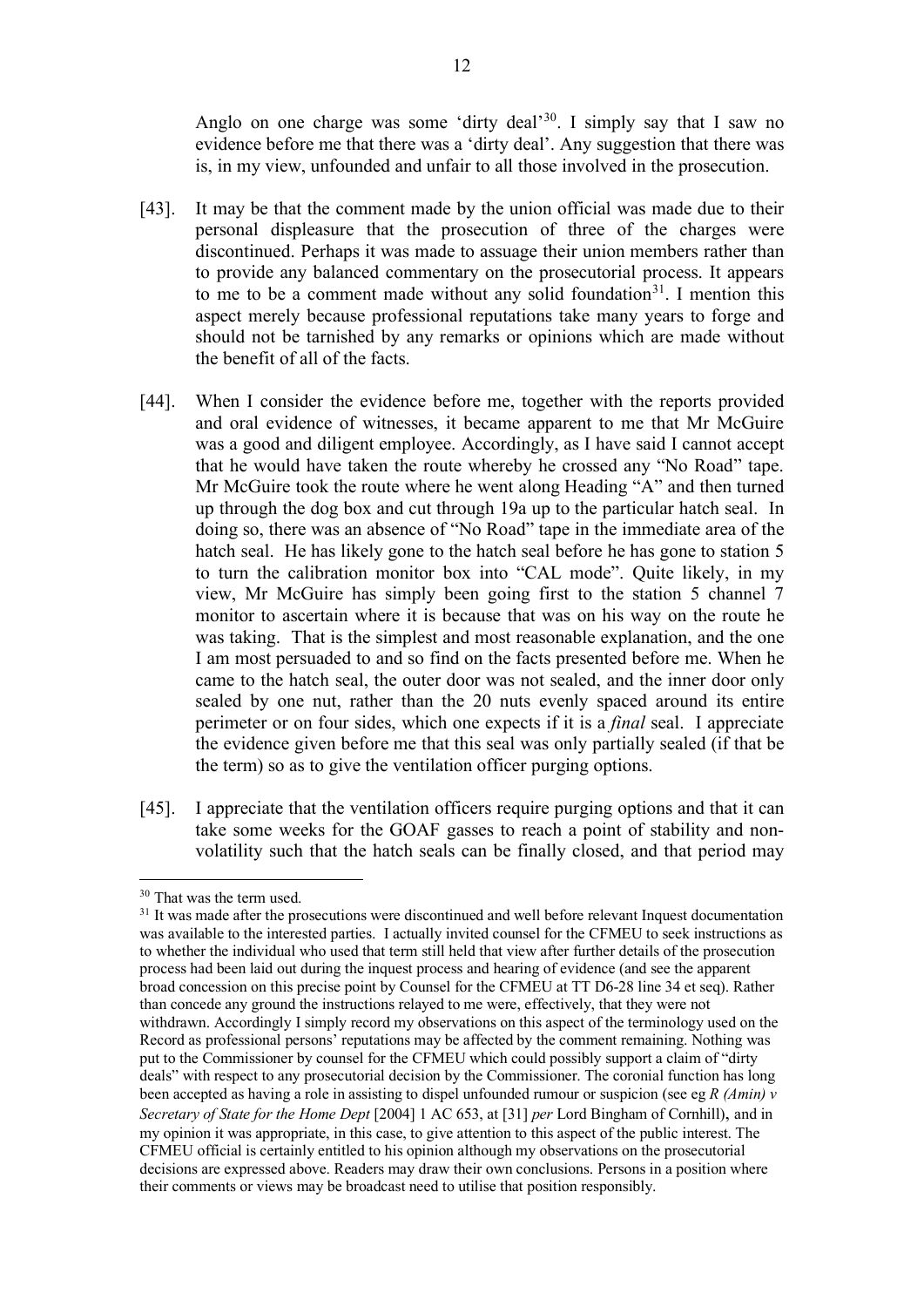be a number of weeks, but it presents a clear danger that persons may inadvertently access the hatch seals because they are not fully sealed.

- [46]. Indeed, evidence was given from Mr Hodges, also an electrician, that a few years prior he had even placed his spanner on a hatch seal to a GOAF ready to undo the bolts but just felt that it wasn't right and so stopped. Mr Hodges was doing exactly what Mr McGuire had done and I appreciate that an electrician may be confused because these hatch seals were not marked in any way at that time. I appreciate that since Mr McGuire's death the hatch seal design has been changed to provide a padlock and key system, as well as warning signs placed on them, all of which are good and sensible steps, and simply done.
- [47]. Of interest, the area where this hatch seal was, was at the end of a cut-through which was unlit except for the light from Mr McGuire's headlamp. Accordingly, that would make it even more difficult to discern the nature of the seal presented in front of you as to whether it was simply a man-stopping door or a hatch seal that one is not to enter. People need to realise that the area is dark and not properly lit and viewed from just a headlamp. I think it quite significant that there was only one bolt used to retain the door closed which would likely have indicated to Mr McGuire that the door was not fully sealed. In addition, it would have been very easy to erect "No Road" tape in front of the door or some other barrier to prevent persons walking up the door, such as temporary fencing across that cut-through.
- [48]. What is clear on the evidence was that after Mr McGuire opened the seal he attempted to step through but was immediately overcome by the GOAF gases which are lacking in sufficient oxygen, and he fell to the ground. With no respirable air, he would have quickly succumbed. That air, which was high in methane, has then drifted from that hatch seal and by various air pressures the first sensor or gas detector it reaches is at West Station 2 which sounds the alarm in the control room of a "high high methane" reading. The evidence was, and I accept, it took about two minutes or a little longer for the air to travel to that gas detector and then register. By that time Mr McGuire would have already passed away and so any response was not going to save him.
- [49]. In view of my findings above, I can safely reject any alternate suggestion which was put to me that perhaps Mr McGuire was confused as to the location of the four-way sensor or the Station 5 control box and that he thought he was in a different location than he was when he opened the hatch seal. That suggestion I do not accept. Rather I feel a strong persuasion, indeed, I am convinced beyond any doubt, that Mr McGuire was simply following that information printed on his job card which told him that the sensor was on Heading 6-7 on cut-through 19a, and that is where he was headed when he attempted to step through the hatch seal. In making that finding, it does mean that I do not accept that the information on the first page of the job card gave the coalmine worker directions as to where they were to head, rather it was a four page attachment to the job card which sets out where the station was. That was the critical information, and that is the information which was not updated despite earlier information from other coalmine workers that the information was inaccurate.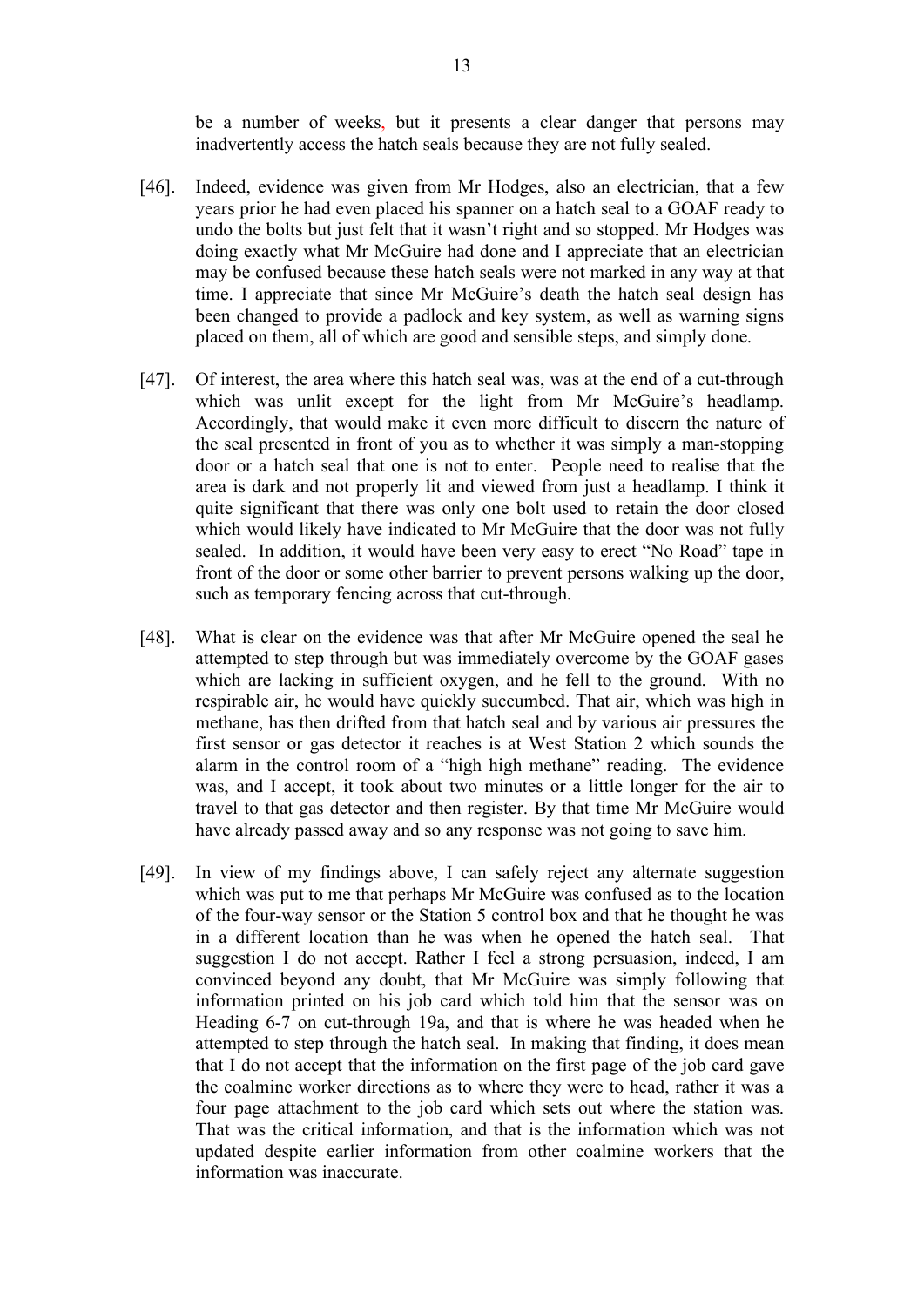[50]. In making my finding that the job cards were not updated, I then go back to the source of *why* they were not updated. To me it was clear that there was a failure in the system at the mine by certain persons that the job cards at the ends of shifts were not checked, and the mine's source system for issuing job cards was not then updated. In particular, I refer to Job Card 00905975 conducted on 1 April 2014 by Mr Dean Archer which I have set out earlier. Mr Archer clearly indicated that the relevant gas sensor Mr McGuire was headed to, as I have found, was "NO LONGER THERE". It was suggested to me that there was no evidence as to who was responsible for the updating of that information. With the greatest of respect, this was information I attempted to tease out of certain witnesses and in fact in an exchange<sup>[32](#page-15-0)</sup> I had with Mr De Beer he indicated that it was the outbye electrical coordinator who updated that system. The outbye electrical coordinator at that time was Mr Anthony Johns. That information given by Mr De Beer was not challenged in any way by the representatives of Anglo, so in the absence of contrary evidence I cannot see any barrier to accepting what Mr De Beer said and it is that it was the outbye electrical coordinator who should have checked Mr Archer's completed job card, noted the information required to be changed, and then updated the system. There was then sufficient time for the new job card to be issued, in an updated form, for Mr McGuire. No doubt there will be employment records to easily establish who the relevant outbye electrical coordinator was on the day that Mr Archer completed his shift and handed in his completed job card with the relevant information to be updated, but Mr De Beer's evidence was clear to me.

# **List of Inquest Issues Answers**

## **Coroners Act s. 45(2): 'Findings'**

- [51]. Dealing with the list of issues for this inquest the answers are as follows:-
- [52]. Issue 1. My primary task is the information required by section 45(2) of the *Coroners Act 2003*, namely:
	- a. Who the deceased person is  $-$  Paul Thomas McGuire<sup>[33](#page-15-1)</sup>,
	- b. How the person died Mr McGuire died when he opened an inner hatch seal door which was then secured by only one bolt, and was overcome by the GOAF gases behind that door which contained severely oxygen-depleted air,
	- c. When the person died 6 May 2014  $34$ ,
	- d. Where the person died Grasstree Underground Mine, Middlemount, Queensland <sup>[35](#page-15-3)</sup>, and
	- e. what caused the person to die Asphyxia, caused by the inhalation of severely oxygen-depleted air<sup>[36](#page-15-4)</sup>

<span id="page-15-0"></span><sup>&</sup>lt;sup>32</sup> Transcript TT4-69 at 1-28

<span id="page-15-1"></span><sup>&</sup>lt;sup>33</sup> See Exhibit A1 OPS Form 1

<span id="page-15-2"></span><sup>34</sup> See Exhibit A1 QPS Form 1

<sup>35</sup> See Exhibit A1 QPS Form 1

<span id="page-15-4"></span><span id="page-15-3"></span><sup>36</sup> See Exhibit A2, Form 3 Autopsy Certificate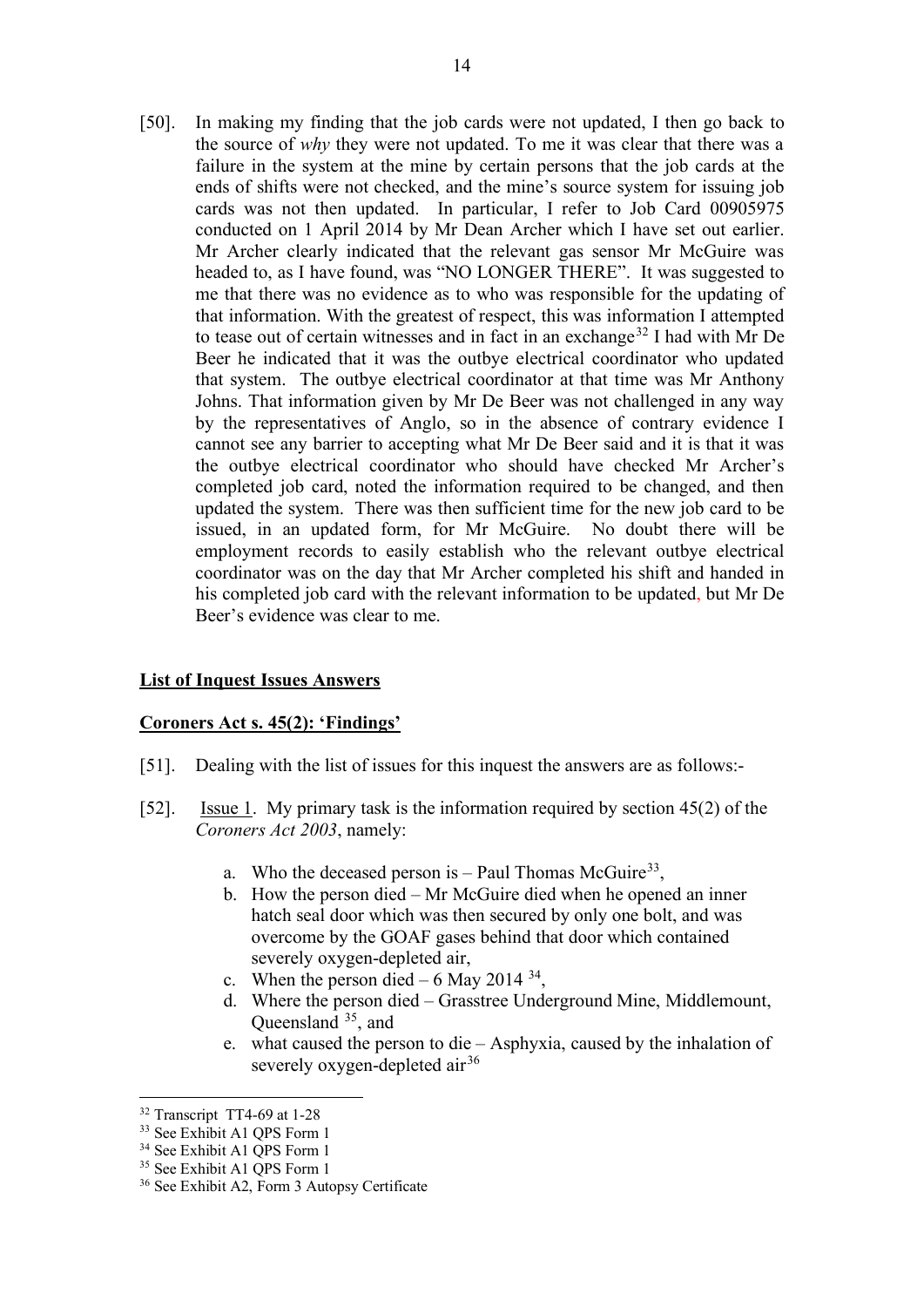- [53]. It does not appear that the training and tasks to be performed by Mr McGuire were deficient, or that he required immediate supervision while undertaking the duties when he was in a returned-air area, although one witness<sup>[37](#page-16-0)</sup> said they wished to be accompanied by a ventilation officer or deputy – what was deficient was the practice of his employer in failing to adequately prevent ingress by a person through a hatch seal, and in failing to warn that a particular metal door was a hatch seal and that dangerous GOAF gases were behind it. They were factors which caused or contributed to Mr McGuire's death. Most significantly, the failure to keep adequate, accurate and up-to-date records pertaining to the duties Mr McGuire was to perform on 6 May 2014 was the most significant contributing factor.
- [54]. The actions of the employees following the "high high methane" alarm were adequate. I cannot say they were in accordance with best practice as it appears certain regulatory breaches or technical breaches may have occurred, but these persons did the best they could to establish the source of the high methane, but due to the fact that the control room is located some distance from where the hatch seal was, and the labyrinth of areas underground, it took time.
- [55]. It is appropriate that changes should be made to the system of work applicable to the performance of Mr McGuire's duty to prevent further deaths in the mining industry. Those changes include appropriate guidelines as to what should be considered to be an appropriate hatch seal (whether interim, or final), and that persons or tradesmen who are not daily underground and familiar with areas of dangerous gases can request to be accompanied by a deputy or ventilation officer to be taken to locations where they are to do work when working in the return air area because that is where the dangerous gases in a mine are to be found.

# **Coroners Act s. 46: 'Coroners Comments' (Recommendations)**

- [56]. This incident does provide the opportunity to recommend improvements aimed at reducing the risk in relation to GOAFs.
- [57]. I do accept that this mine has made changes to hatch seals as to how they are manufactured and marked to prevent inadvertent access by a person. There was a suggestion that there should be some mandated standard issued by the Department in relation to this. It was clear to me that there should not be a mandated standard, rather the Department at best can only suggest a guideline (or guidance note) as to what may be applicable. The obligation is upon the individual mine operator to assess each individual circumstance to determine what is an appropriate design, and other relevant considerations for their hatch seals. Whilst I recommend that the Department establish a guideline of what may be considered, that guideline will not be all-encompassing because there are so many different considerations at different mines, and I note that, as I

<span id="page-16-0"></span><sup>&</sup>lt;sup>37</sup> Mr Graham Hodges was the only witness who said this.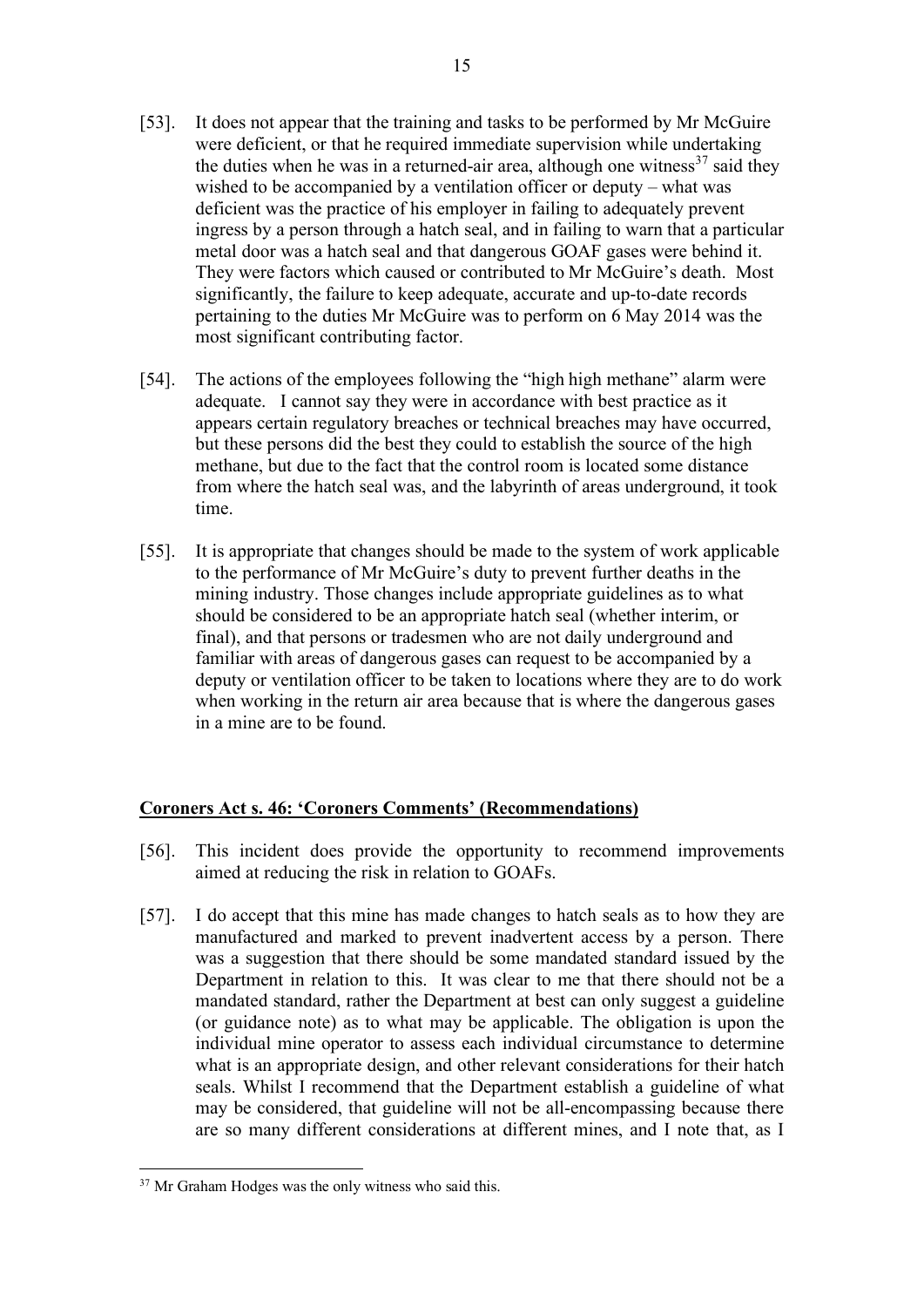said, the obligation rests with the mine operator. They cannot abrogate their duty to the Department because it is *their* responsibility under the law to take the appropriate steps to protect coalmine workers. Accordingly, whilst I will recommend that the Department develop a guidance note which can be included in the regulations, the mine should prepare a risk assessment of what is being done to prevent any further ingress to the GOAF during sealing up operations. Any consequential regulation refinements<sup>[38](#page-17-0)</sup> should also occur.

- [58]. I am not convinced that it be mandatory that a person must be accompanied by a ventilation officer or deputy when working in a return air area of the mine; rather it simply be that a coalmine worker, if they choose, can request to be accompanied by a deputy or ventilation officer when working in the return air area.
- [59]. In addition, there should be widely promoted (which I believe may have already been done) as to what are appropriate, or acceptable, minimum design requirements<sup>[39](#page-17-1)</sup> for a hatch seal which should include those things identified in the changes made by Grasstree Mine. These included that it is padlocked and the key kept by the ventilation officers, it is to be clearly marked as to the dangerous gases in the GOAF that lie beyond the hatch seal, and that no entry by persons is permitted, and that steps are taken to prevent physical access up to the hatch seal, whether by temporary fencing or "No Road" tape or both.
- [60]. With respect to the prosecution aspect being conducted by a specialist industrial prosecutor, I note that the government has acted in this regard and it has been implemented, and accordingly no recommendation is required.

#### **Coroners Act s. 48: 'Reporting Offences or Misconduct'**

- [61]. The *Coroners Act* section 48[40](#page-17-2) imposes an obligation to report offences or misconduct.
- [62]. It was submitted to me by certain interested parties that employees in identified positions of authority were derelict in their duty and that failure directly led to Mr Maguire's death. It was strongly suggested for Anglo that no person should be referred.
- [63]. In considering the evidence, and in view of my findings set out above, I reasonably suspect that a person<sup>[41](#page-17-3)</sup> holding a certain position, Mr Anthony

<span id="page-17-0"></span><sup>&</sup>lt;sup>38</sup> Regulation 326.

<span id="page-17-1"></span><sup>&</sup>lt;sup>39</sup> As a Guidance Note, rather than a set or prescribed method due to particular mine factor variances between mines.

<span id="page-17-2"></span><sup>40</sup> The threshold for a coroner is simply if that coroner '*reasonably suspects*' a person has committed an offence it is then referred to the relevant authority for that authority to conduct their own investigation and then they decide whether to prosecute or not.

<span id="page-17-3"></span><sup>&</sup>lt;sup>41</sup> Senior Counsel for Anglo indicated that whilst they represented Anglo at the inquest they only represented Mr Johns as an individual in his claim for privilege from giving evidence (and not for submissions: Transcript day 1, p 1-2, line 29). That is a somewhat curious position to me so I have had to adopt a very conservative approach. Fortunately *Neumann v Coroner Hutton & Anor* [2020] QSC 17 is a good guide for how to observe the principles of natural justice when a person may be adversely